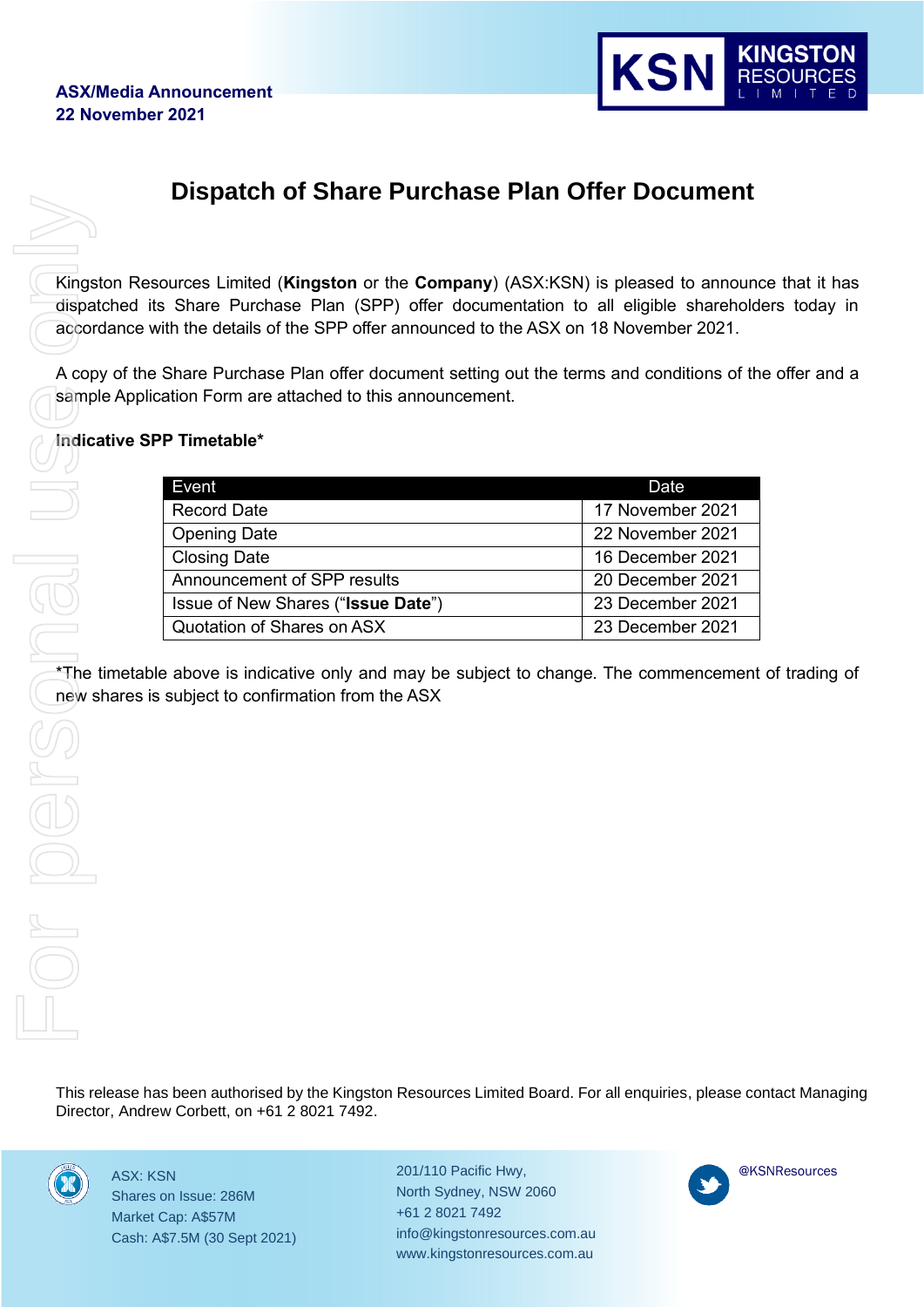# **KINGSTON RESOURCES LIMITED**

**ACN 009 148 529**

# SHARE PURCHASE PLAN OFFER

Eligible Shareholders may each purchase a parcel of shares at \$0.20 (20 cents) per share up to a maximum value of \$30,000 (150,000 shares)

**Closing Date: 5:00pm (AEDT) 16 December 2021 (unless closed earlier)**

### **To Accept This Offer – You Should**

Make a BPAY® payment in accordance with details on the Application Form

**OR**

Make a payment via Electronic Funds Transfer in accordance with the details on the Application Form

#### **THIS IS AN IMPORTANT DOCUMENT AND SHOULD BE READ IN ITS ENTIRETY.**

It is important that you read this document carefully before deciding to participate in Share Purchase Plan as described in this Offer document.

If you do not understand its contents you should consult your professional adviser.

This Offer is on a 'first come, first accepted' basis.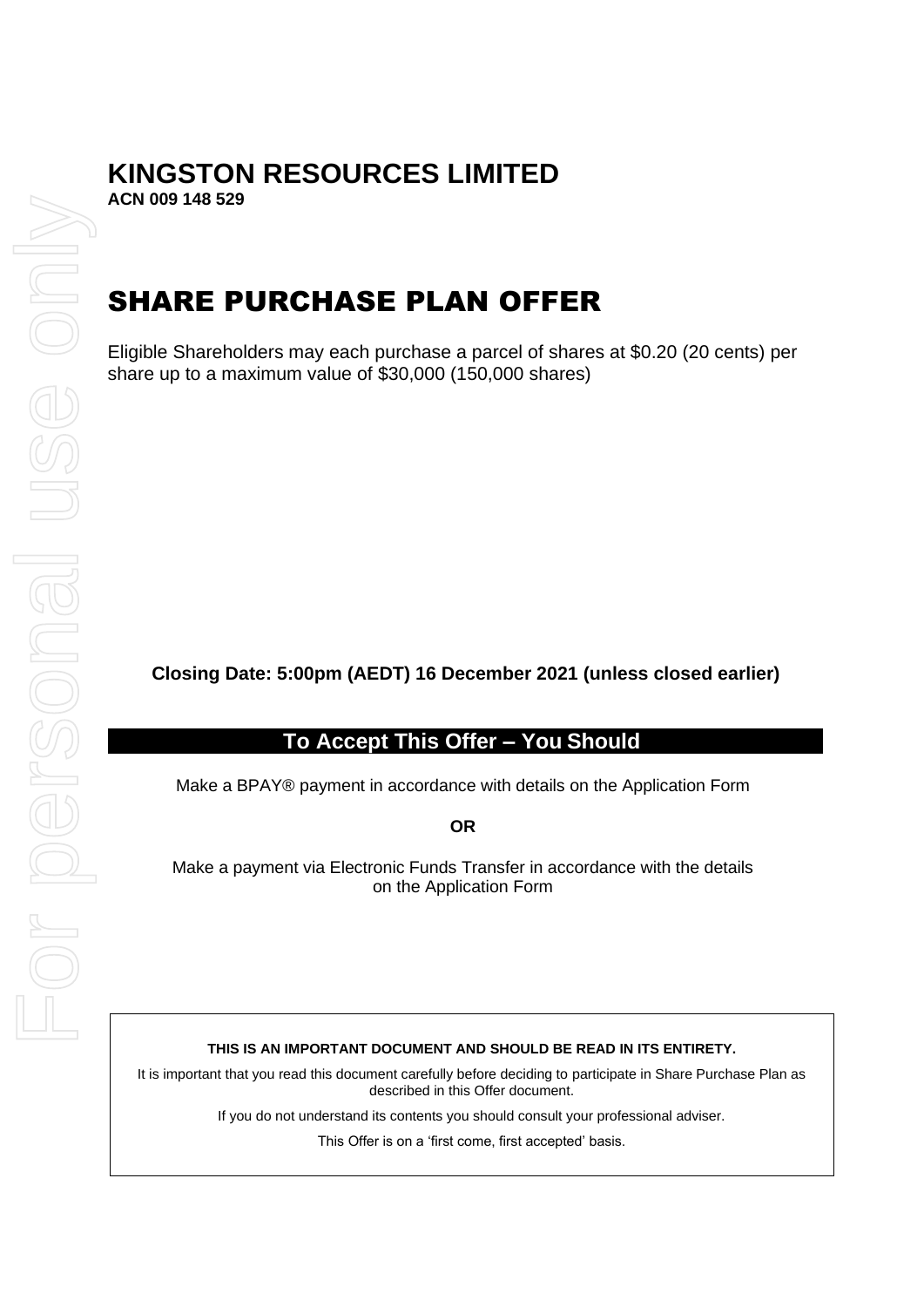# **THE OFFER AT A GLANCE KEY DATES\***

| Event                                       | <b>Date</b>      |
|---------------------------------------------|------------------|
| Record Date                                 | 17 November 2021 |
| <b>Opening Date</b>                         | 22 November 2021 |
| Closing Date                                | 16 December 2021 |
| Announcement of SPP results                 | 20 December 2021 |
| Issue of New Shares (" <b>Issue Date</b> ") | 23 December 2021 |
| Quotation of Shares on ASX                  | 23 December 2021 |
| Despatch of Holding Statements              | 24 December 2021 |

*\*Kingston Resources Limited has the discretion to alter Key Dates above without notice.*

# **OFFER DETAILS**

| ltem                                 | <b>Detail</b>                                                                                                                            |  |
|--------------------------------------|------------------------------------------------------------------------------------------------------------------------------------------|--|
| <b>Issue Price</b>                   | \$0.20 (20 cents) per share which represents:                                                                                            |  |
|                                      | a 16.7% discount to the last closing price on the ASX of<br>$\bullet$<br>the Company's shares prior to the Record Date                   |  |
|                                      | a 13.8% discount to the 5-day volume weighted average<br>$\bullet$<br>price of the Company's shares on the ASX up to 15<br>November 2021 |  |
| Minimum Application Amount           | The minimum application amount is \$2,000 (10,000 shares).                                                                               |  |
| <b>Maximum Application Amount</b>    | The maximum application amount is \$30,000 (150,000 shares).                                                                             |  |
| <b>Permitted Application Amounts</b> | Each eligible shareholder is entitled to purchase a parcel of<br>shares valued at any of:                                                |  |
|                                      | \$2,000 (10,000 shares);                                                                                                                 |  |
|                                      | \$5,000 (25,000 shares);                                                                                                                 |  |
|                                      | \$10,000 (50,000 shares);<br>$\bullet$                                                                                                   |  |
|                                      | \$15,000 (75,000 shares);                                                                                                                |  |
|                                      | \$20,000 (100,000 shares);                                                                                                               |  |
|                                      | \$25,000 (125,000 shares); or                                                                                                            |  |
|                                      | \$30,000 (150,000 shares).                                                                                                               |  |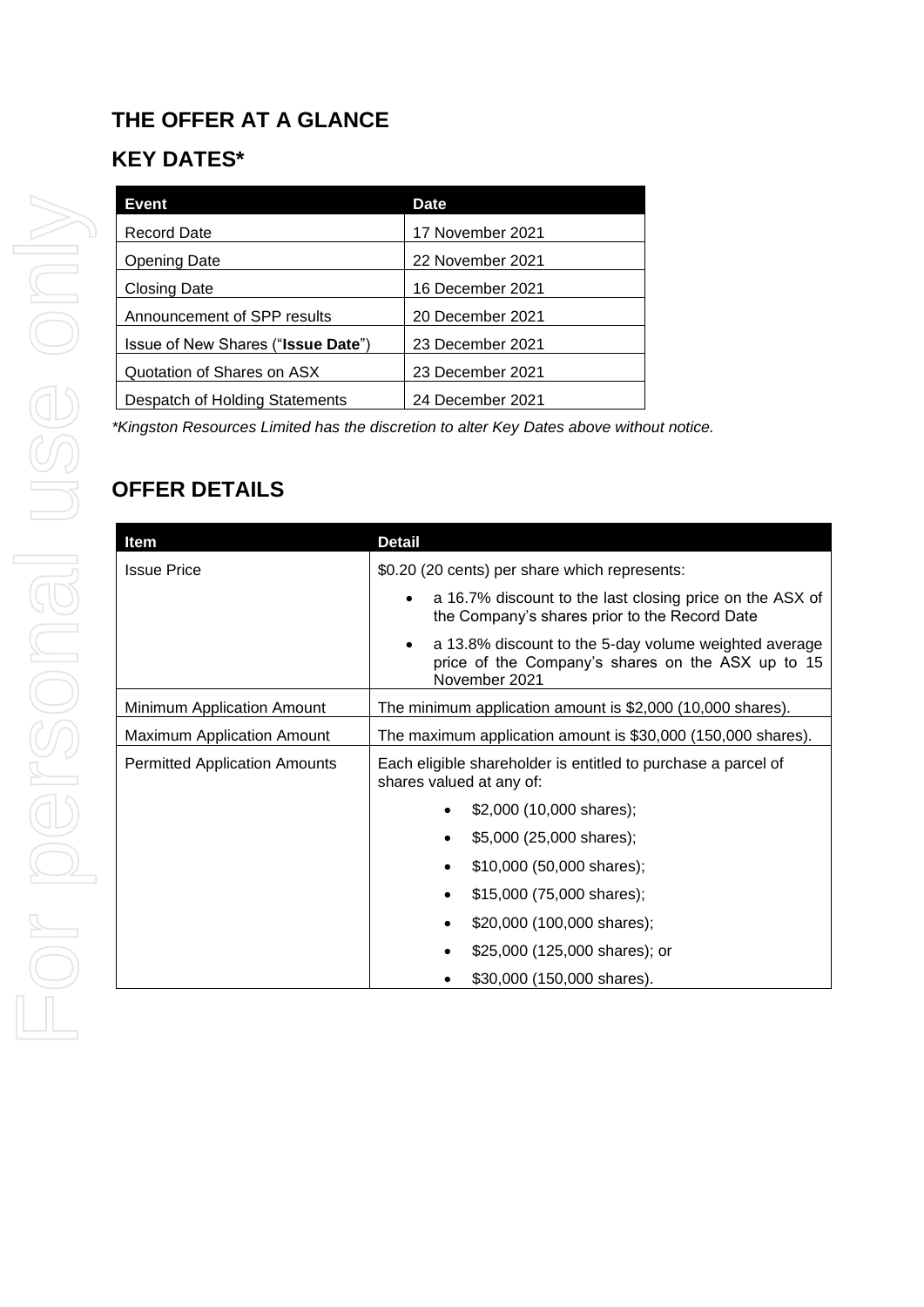# **1. SHARE PURCHASE PLAN**

The Share Purchase Plan ("**SPP**") is an opportunity for eligible shareholders of Kingston Resources Limited ACN 009 148 529 ("**Company**") to purchase additional fully paid ordinary shares in the Company without brokerage, commission or transaction costs being payable in respect of the application for, and issue of, new shares.

All new shares issued under the SPP will rank equally with existing fully paid ordinary shares of the Company and will carry the same voting rights and other entitlements. The Company intends the new shares issued under the SPP will be listed on the ASX together with the present shares.

The market price of the Company's securities may rise or fall between the date of this offer and when any new shares are issued. Any movement will not affect the price or number of the new shares offered to each eligible shareholder under the SPP. Each eligible shareholder should seek independent advice from their financial or other professional advisors before applying for new shares under the SPP.

This offer document and the Application Form set out the terms and conditions of the offer under the SPP. By applying for new shares, you agree to be bound by the Constitution of the Company and the terms and conditions of the SPP specified in the Application Form and as herein set out.

# **2. NUMBER OF SHARES TO BE ISSUED AND PRICE**

The Company intends to issue up to 20,000,000 new shares under the SPP at a price of \$0.20 (20 cents) per share ("**Offer Price**") to raise approximately \$4 million. The Company may scaleback the Offer or accept oversubscriptions at its discretion.

The Offer Price represents an 13.8% discount to the volume-weighted average price of the Company's shares traded on the ASX over the 5 business days up to, and including 15 November 2021, which was the last day of trading shares on ASX prior to the Company's announcement of the SPP on 18 November 2021.

There are presently 286,154,557 fully paid ordinary shares on issue and they are listed on the ASX under the tag "KSN". It should be noted that the number of shares on issue is prior to the completion of the placement of 70,000,000 shares announced to the market on 18 November 2021 ("**Placement**"). The Company also has 15,075,138 unlisted options presently on issue.

As announced on 18 November 2021, Kingston has entered into a share purchase agreement to acquire 100% of the shares in Mineral Hill Pty Ltd ACN 626 082 255, the owner of the Mineral Hill Gold Mine near Condobolin, NSW, from Quintana MH Holding Co. LLC. The funds raised in the Placement will be used, in part, as payment of the consideration under that transaction. The successful completion of the Placement is a condition to completion under the share purchase agreement.

The Placement is being conducted entirely within the placement capacity of Kingston. Resolutions to ratify the issue of shares under the Placement, and the issue of consideration shares under the transaction will also be put to shareholders at the AGM. The Placement shares will be issued to institutional investors identified by Canaccord as brokers to the Placement.

Applications will be dealt with on a 'first come, first accepted' basis and will not be able to be withdrawn or revoked once made.

**Important note: Eligible shareholders should note that there is a risk that the market place of shares may change between the Opening Date and the Issue Date. This means it is possible that, between the time you make an Application and the Issue Date, you may be able to buy shares at a lower price than the Offer Price.** 

Funds raised under the SPP will be used to:

fund the cash consideration component, environmental bond requirement, and certain transaction costs of Kingston's acquisition of Mineral Hill Pty Ltd, as announced to the ASX on 18 November 2021;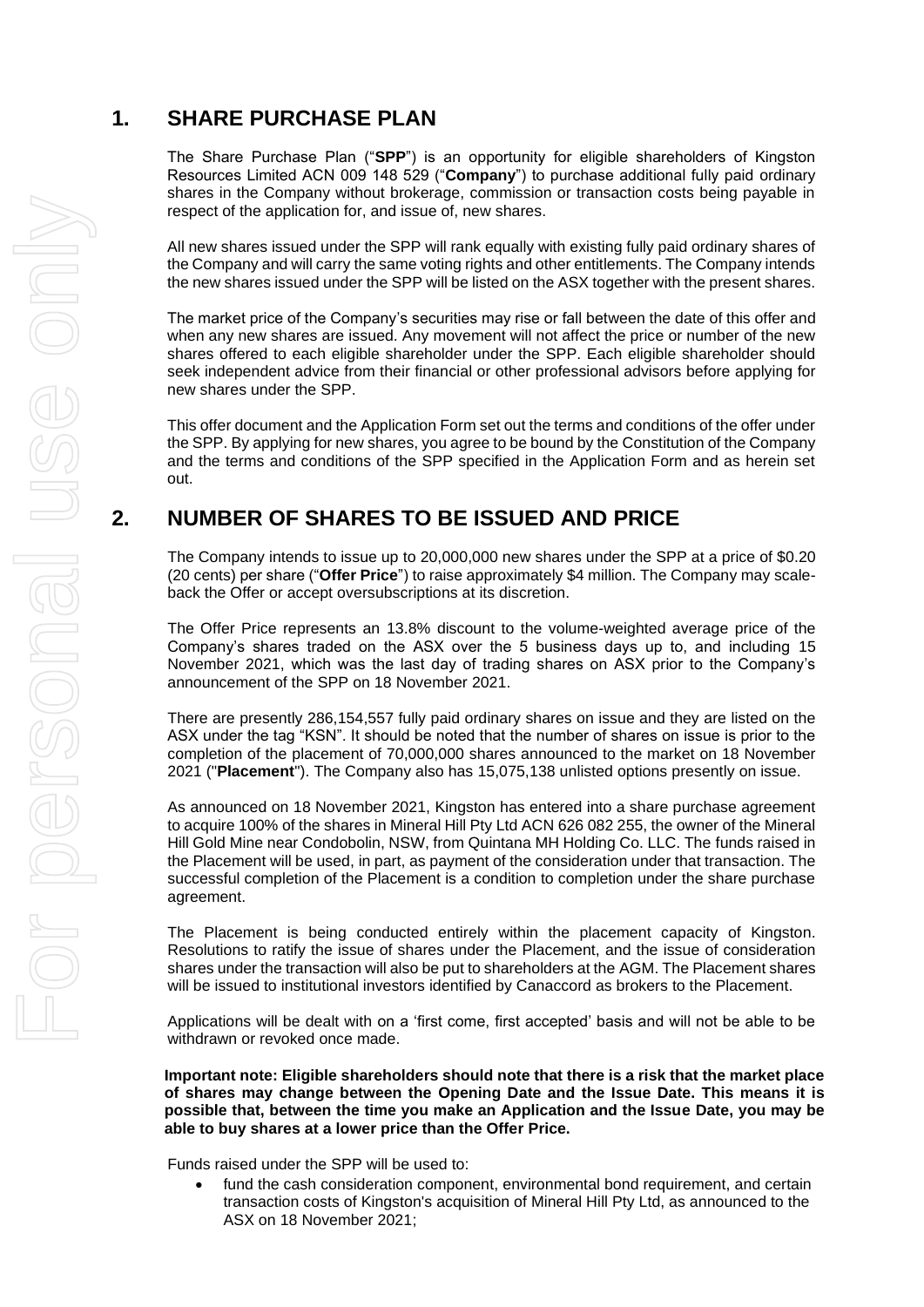- fund the exploration and development program planned for the Mineral Hill Mine;
	- advance mining studies, approvals work programs and exploration at Misima;
- general working capital.

# **3. ELIGIBILITY AND APPLICATION**

Participation in the SPP is entirely voluntary. The offer is open to all shareholders registered as holders of the fully paid ordinary shares of the Company as at 7.00pm (AEDT) on 17 November 2021 and whose address on the Company's share register is in Australia or New Zealand. Certain shareholders who reside in Germany may also be eligible to participate in the offer, see paragraph [8](#page-6-0) for the eligibility criteria. Australian and New Zealand shareholders, together with any eligible German shareholders, are each an "eligible shareholder" and may participate in this offer. The Company has determined that it is not practical for shareholders with registered addresses in other jurisdictions to participate in the SPP.

Regardless of the number of shares held already, each eligible shareholder is entitled to apply for a permitted tranche of new shares in the Company pursuant to the SPP and as specified on the Application Form to a maximum of \$30,000 (150,000 shares).

The law prescribes the shareholder may only subscribe for up to a maximum of \$30,000 worth of shares, even if the shareholder receives more than one offer under the SPP – for example, as a consequence of having more than one shareholding under separate share accounts. A joint holding is considered to be a single registered holding for the purposes of the SPP and is entitled to subscribe for up to a maximum of \$30,000 worth of shares in those registered names even if an eligible shareholder separately receives an offer.

An eligible shareholder who holds shares as custodian (as defined by ASIC Corporations (Share and Interest Purchase Plans) Instrument 2019/547) may on behalf of more than one beneficiary be eligible to apply for a maximum of \$30,000 worth of shares for each beneficiary, subject to satisfying certain requirements (see paragraph [7](#page-6-1) below). Custodians wishing to apply for new shares on behalf of more than one beneficiary should contact the share registry and request a custodian certificate and schedule.

The Company reserves the absolute right, without showing cause, to reject any application where it considers the maximum application limit or any other term of the SPP has not been fully complied with.

The offer is non-renounceable and so cannot be transferred to a third-party to participate in the SPP. Only eligible shareholders may accept an offer under the SPP. The Application Form has pre-printed details including name as recorded on the register. The name of the registered shareholder on the Application Form cannot be changed.

# **4. CLOSING DATE AND ISSUE DATE**

The SPP is anticipated to close at 5.00pm (AEDT) on 16 December 2021, although the Company reserves the absolute right, without showing cause, to change the Closing Date of the SPP. No late applications will be accepted.

As the SPP is on a 'first come first accepted' basis, the Closing Date may well be earlier than specified and particularly so if applications have been received for the maximum number of new shares able to be issued under the ASX Listing Rules.

The Issue Date is anticipated to be 23 December 2021, although the Company reserves the absolute right, without showing cause, to change the Issue Date of the SPP. A holding statement on confirmation of issue setting out the number of new shares allocated in respect each application will be sent shortly thereafter, and the Company will then promptly apply for them to be quoted on the official list of the ASX.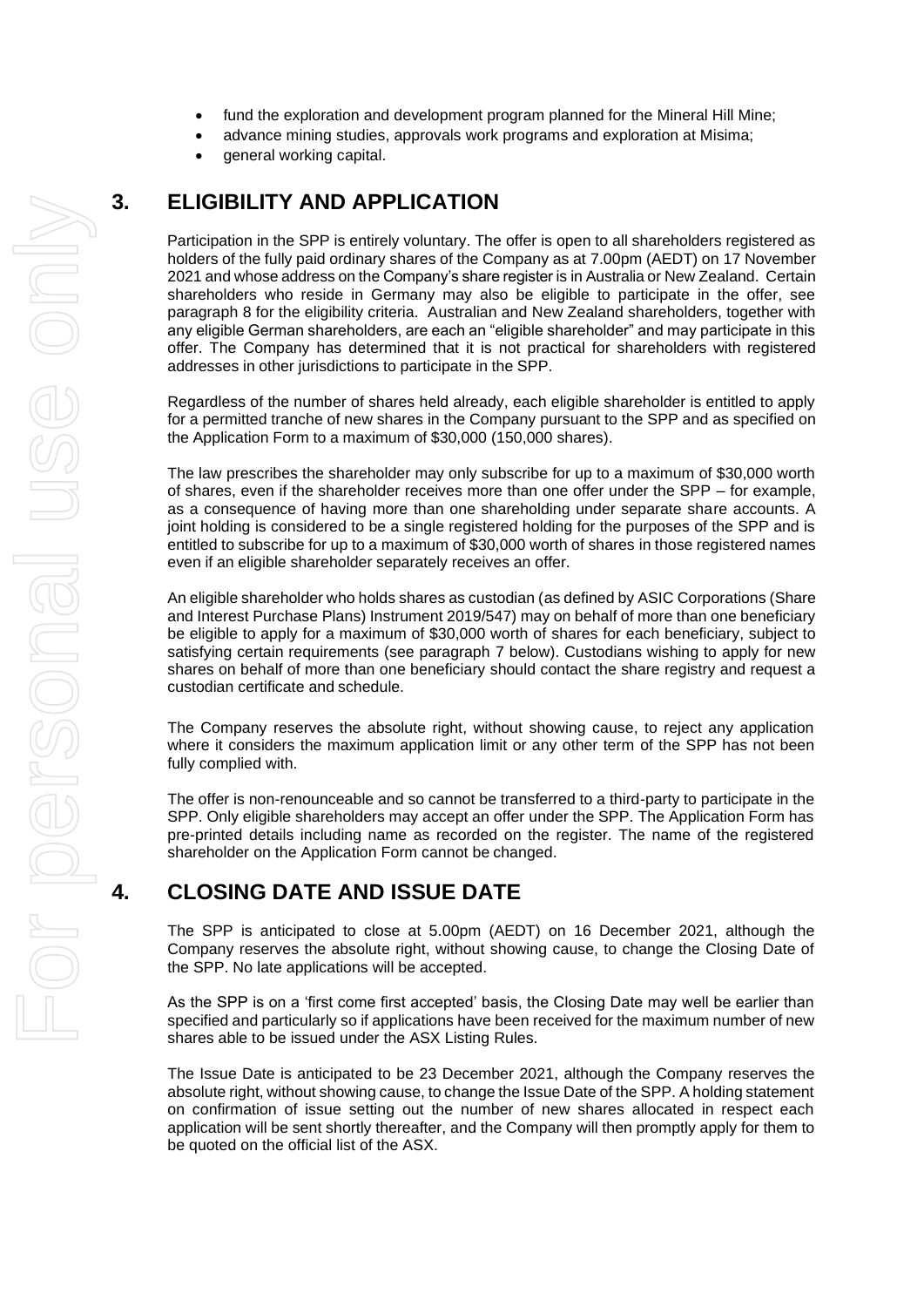## **5. OFFER OVERSUBSCRIBED, MODIFIED, SUSPENDED OR CANCELLED**

Although the SPP is offered on a 'first come first accepted' basis, if applications so received for new shares under the SPP exceed the number proposed to be issued under the SPP, the Company reserves the right to scale-back any application as it, in its absolute discretion without showing cause, sees fit. The Company may also accept oversubscriptions at its discretion, subject to compliance with the ASX Listing Rules.

The Company reserves the right at its absolute discretion, without showing cause, to cancel or suspend or modify the SPP at any time. If the SPP is cancelled, all application monies received will be returned without interest or handling charges.

To the maximum extent permitted by law, the Company is not liable for loss, cost or expense arising out of any exercise of its discretion under the SPP or these terms and conditions.

## **6. MAKING APPLICATION**

Applications for new shares by eligible shareholders must be made in accordance with the Application Form and payment made by BPAY® or by Electronic Funds Transfer (EFT) with payment in Australian dollars in accordance with the instructions on the Application Form. To participate, you can either:

**1. Apply by BPAY:** You can only make a payment via BPAY® if you are the holder of an account with an Australian financial institution that supports BPAY® transactions. To BPAY® this payment via internet or telephone banking use your reference number quoted on the front of this form. Multiple acceptances must be paid separately.

OR

**2. Apply by EFT:** You can make a payment via Electronic Funds Transfer "EFT". Multiple acceptances must be paid separately. Applicants should be aware of their financial institution's cut-off time and any associated fees with processing a funds transfer. Please ensure you use your unique reference located on the reverse page. This will ensure your payment is processed correctly to your application electronically.

If you make a payment by BPAY or EFT and the Company receives an amount which is not equal to either A\$30,000, A\$25,000, A\$20,000, A\$15,000, A\$10,000, A\$5,000, or A\$2,000 the Company may accept the payment at their discretion. Your payment must be for a minimum of A\$2,000.

#### **Payment must be received by the Share Registry by 5:00pm (AEDT) on 16 December 2021.**

By making application by submitting payment through BPAY® or Electronic Funds Transfer you acknowledge you are an eligible shareholder and that you:

- Irrevocably accept the SPP offer and acknowledge having read and understood the terms and conditions of the SPP and the details of the Application Form
- Apply to subscribe for new fully paid ordinary shares in the capital of the Company in accordance with the terms and conditions of the SPP and the details of the Application Form and agree to be bound by the Constitution of theCompany
- Certify to the Company that the aggregate application amount for new shares in the Company for the following does not exceed \$30,000:
	- the new shares applied for under the SPP;
	- any other shares issued to you under a share purchase plan or similar arrangement undertaken by the Company in the 12 months prior to your application under the SPP;
	- any other new shares that you have instructed a custodian to acquire on your behalf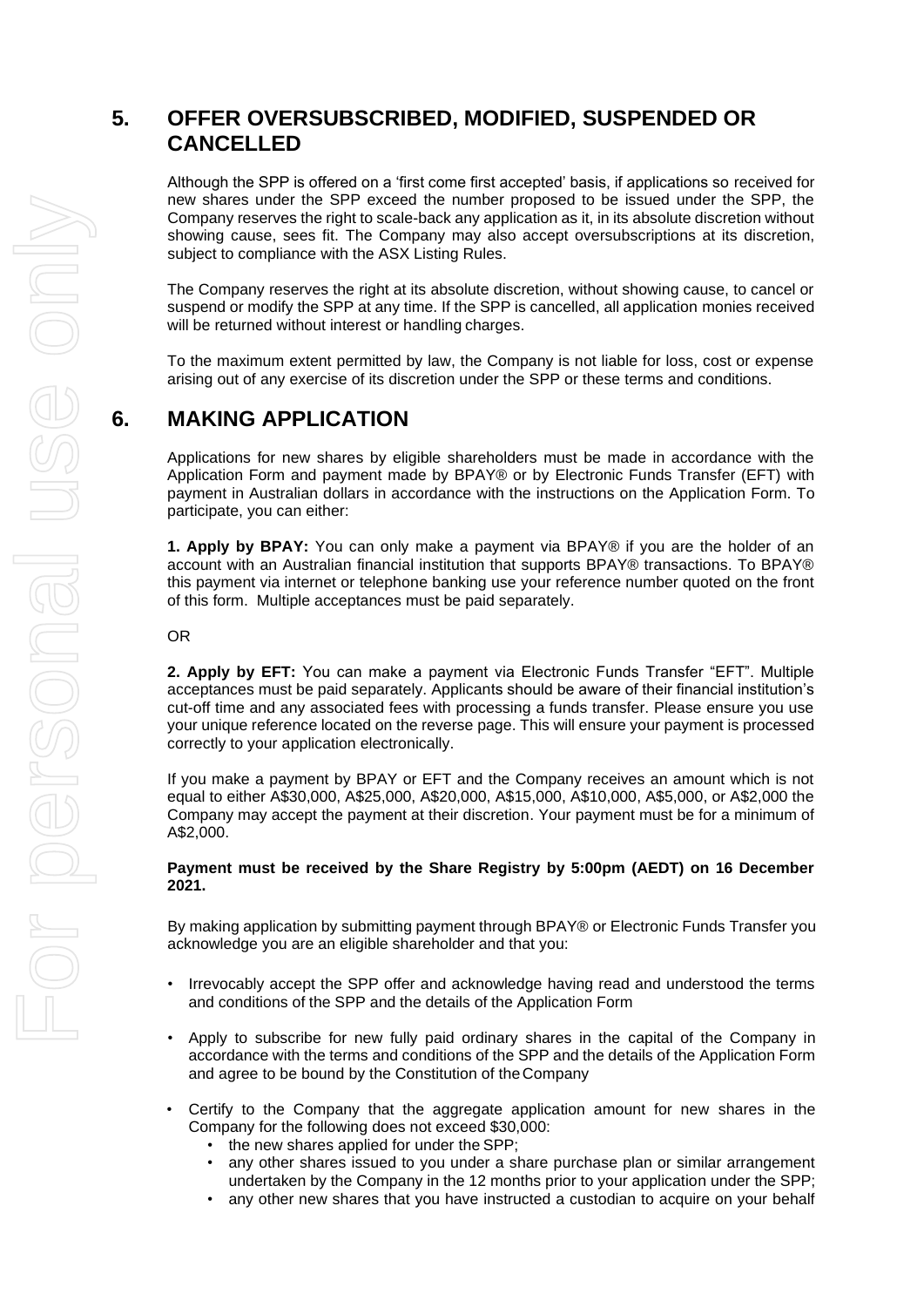under the SPP; and

any other shares issued to a custodian in the 12 months prior to your application as a result of any instruction given to you to the custodian to apply for shares in the Company on your behalf under a share purchase plan or similar arrangement undertaken by the Company.

## <span id="page-6-1"></span>**7. OTHER TERMS AND CONDITIONS**

An eligible shareholder may participate in the SPP except where:

- The registered holding of shares is held on behalf of another person who resides outside Australia or New Zealand or, in certain circumstances, Germany (see Section 8 below).
- Acting for the account or benefit of a "U.S. person" as defined in Regulation S under the Securities Act 1933 of the United States of America.

A custodian wishing to apply for new shares under the SPP on behalf of one or more beneficiaries agrees to contact the share registry for information on how it may do so, including but not limited to providing a custodian certificate and schedule to the Company as required by ASIC Corporations (Share and Interest Purchase Plans) Instrument 2019/547 as amended in compilation.

Every applicant for new shares under the SPP acknowledges they are lawfully permitted to accept the offer to acquire new shares under the SPP in accordance with the laws applicable in Australia and any other applicable laws in the jurisdiction in which they and/or the beneficial owner of the registered holding is situated. Further it is acknowledged that the SPP, these terms and conditions and the details on the Application Form are irrevocably and unconditionally agreed and are governed by the laws in force in the State of New South Wales, Australia and submission is made to the courts thereof and in appeal therefrom.

The Company (and its officers and agents) are authorised to correct any error or omission in any Application Form and complete any Application Form by the insertion of missing details, while it is acknowledged the Company may at any time determine whether any Application Form is valid notwithstanding if the Application Form is incomplete, contains errors or is otherwise defective.

The Company reserves the right in its absolute discretion, without showing cause, to reject any application for new shares under the SPP that it believes fails to comply with all the terms and conditions of this offer document including the Application Form. The Company may make determinations in any manner it thinks fit, in relation to any issues, difficulties, anomalies or disputes that may arise in connection with or by reason of the operation of the SPP, whether generally or in relation to any participant or application. Any determination by the Company will be conclusive and binding on all eligible shareholders and any other persons to whom the determination relates.

The Company further reserves the right in its absolute discretion, without showing cause, to waive strict compliance with any part of the terms and conditions of the SPP, to amend or vary those terms and conditions and to suspend, terminate or cancel the SPP at any time. Any such amendment, variation, suspension, termination or cancellation will be binding on all eligible shareholders even where the Company does not notify one or more eligible shareholders of that event or the details thereof.

It is acknowledged that neither the Company nor the share registry has provided investment advice or financial product advice, and neither has any obligation to do so, and that the decision to apply for new shares and the application is made solely by the eligible shareholder who accepts any risk associated with any refund that may be dispatched to the address shown on the Company's share register.

### <span id="page-6-0"></span>**8. OVERSEAS SHAREHOLDERS**

This offer does not, and is not intended to, constitute an offer in any place or jurisdiction in which,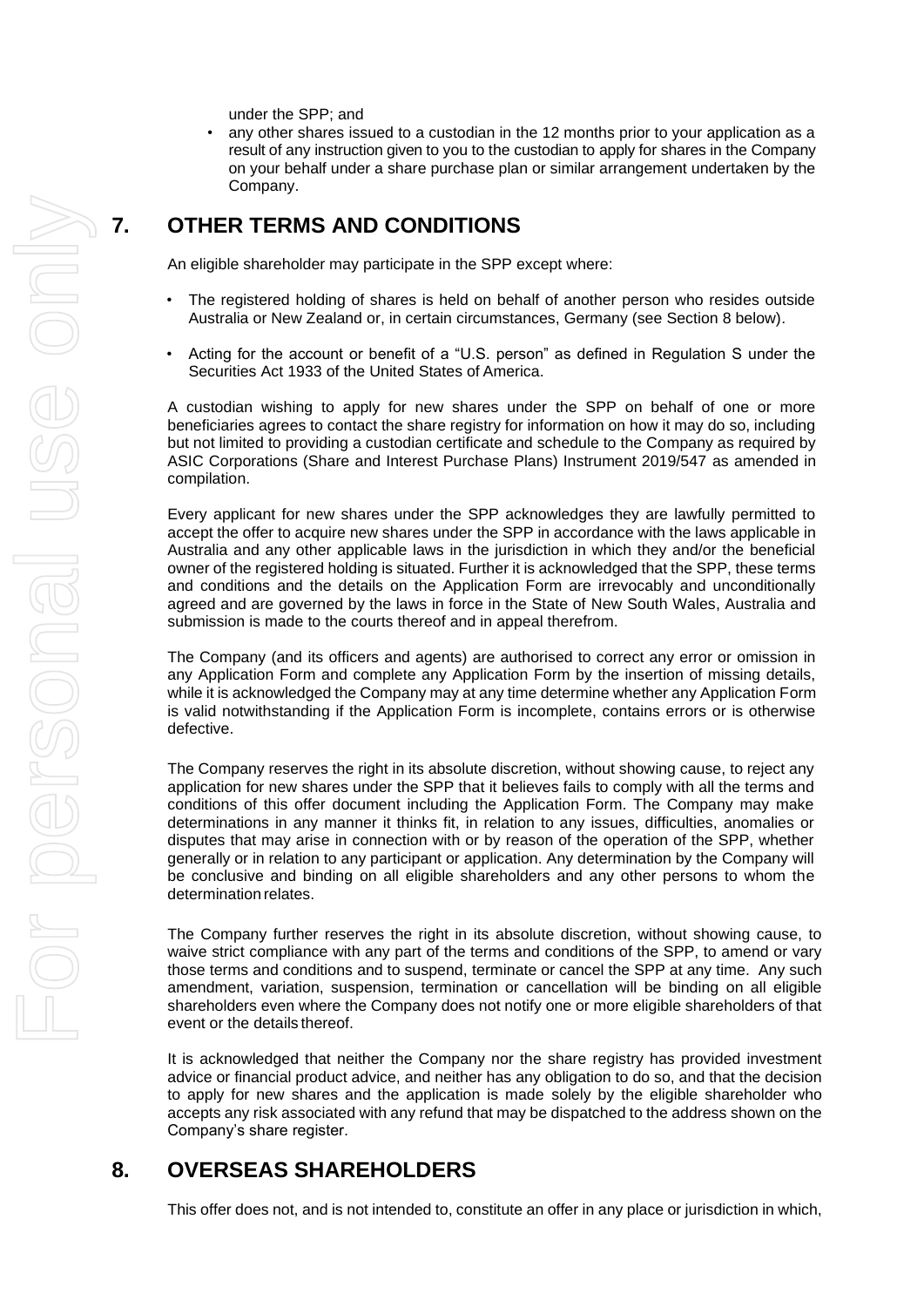or to any person to whom, it would be unlawful to make such an offer or to issue this offer booklet. In particular, this document may not be distributed to any person and the new shares may not be offered or sold, in any country outside Australia and New Zealand except as permitted below.

#### **Germany**

This offer document has been prepared on the basis that all offers of shares will be made pursuant to an exemption under the Directive 2003/71/EC ("**Prospectus Directive**"), as amended and implemented in Germany, from the requirements to publish a prospectus for offers of securities. As offer to the public of new shares has not been made, and may not be made, in Germany expect pursuant to one of the following exemptions under the Prospectus Directive as implemented in Germany:

- to any legal entity that is authorised or regulated to operate in the financial markets and whose main business is to invest in financial instruments unless such entity has requested to be treated as a non-professional client in accordance with the EU Markets in Financial Instrument Directive (Directive 2014/65/EC**, MiFID II**) and the MiFID II Delegated Regulation (EU) 2017/565;
- to any legal entity that satisfies the following three criteria: (i) balance sheet total of at least €20,000,000; (ii) annual net turnover of at least €40,000,000 and (iii) own funds of at least €2,000,000 (as shown on its last annual consolidated or unconsolidated financial statements) unless such entity has requested to be treated as a non-professional client in accordance with MiFID II and the MiFID II Delegated Regulation (EU) 2017/565;
- to any person or entity who has requested to be treated as a professional client in accordance with the MiFID II;
- to any person or entity who is recognised as an eligible counterparty in accordance with Article 30 of the MiFID II unless such entity has requested to be treated as a non-professional client in accordance with the MiFID II Delegated Regulation (EU) 2017/565;
- to fewer than 150 natural or legal persons (other than qualified investors within the meaning of Article 2(1)I of the Prospectus Directive) subject to obtaining the prior consent of the Company; or
- in any other circumstance falling within Article 3(2) of the Prospectus Directive, provided that no such offer of new shares will result in a requirement for the publication by the Company of a prospectus pursuant to Article 3 of the Prospectus Directive.

### **9. FURTHER INFORMATION**

Please contact the Offer Information Line:

1300 288 664 (within Australia) +61 2 9698 5414 (international)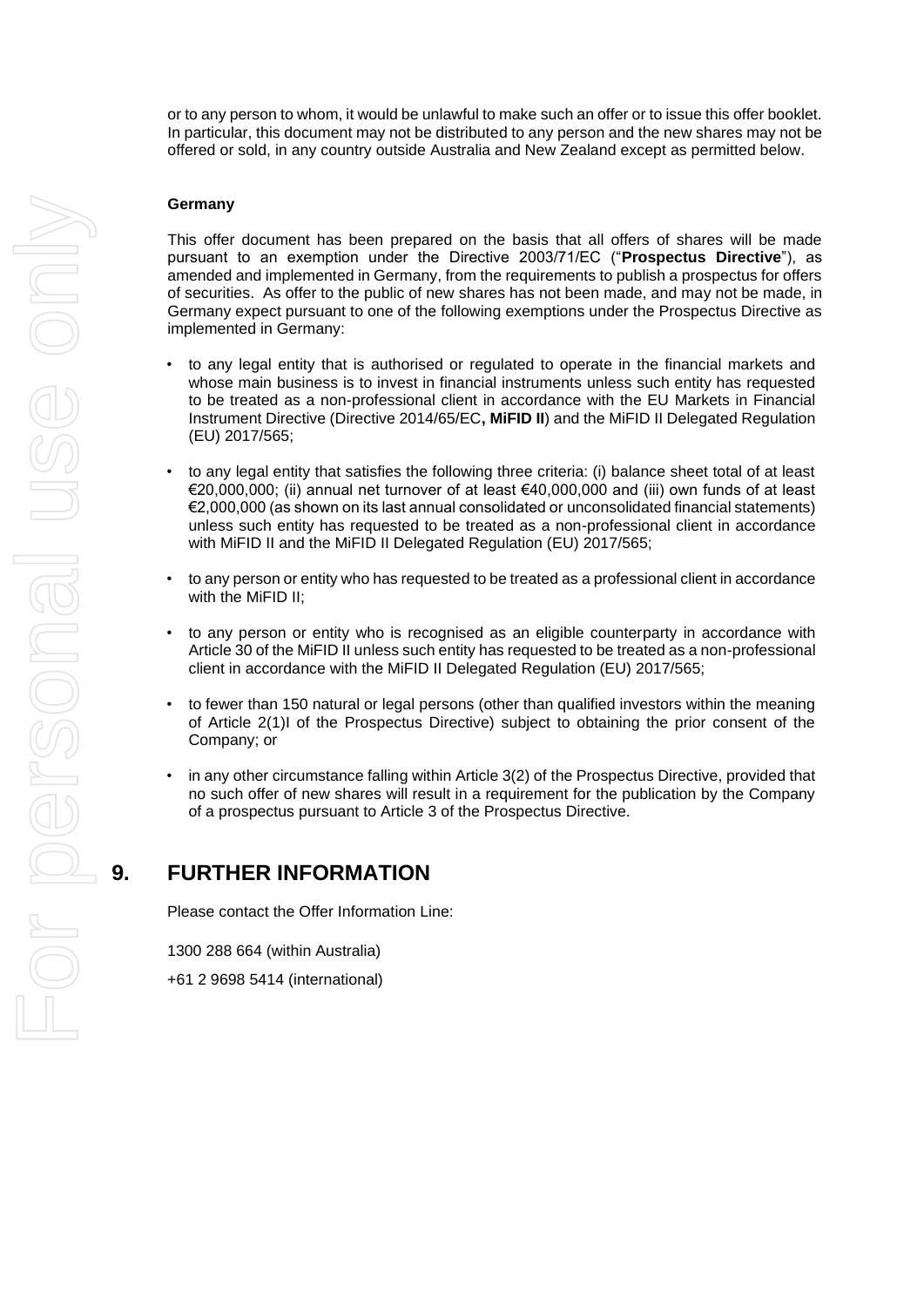

#### **KINGSTON RESOURCES LIMITED | ACN 009 148 529**

[EntityRegistrationDetailsLine1Envelope] [EntityRegistrationDetailsLine2Envelope] [EntityRegistrationDetailsLine3Envelope] [EntityRegistrationDetailsLine4Envelope] [EntityRegistrationDetailsLine5Envelope] [EntityRegistrationDetailsLine6Envelope] **All Registry Communication to:**

- GPO Box 5193, Sydney NSW 2001
- **1** 1300 288 664 (within Australia)
- **0** +61 2 9698 5414 (international)
- corporate.actions@automicgroup.com.au

**AUTOMIC** 

#### **SRN/HIN: [HolderNumberMasked]**

# [ReplaceNoImages] **SHARE PURCHASE PLAN APPLICATION FORM**

#### **1: APPLICATION**

| [EntityRegistrationDetailsLine2Envelope]<br>[EntityRegistrationDetailsLine3Envelope] |                                                                                                                                                                                                     | <b>ASX Code: KSN</b>                                                                                     |                                                                                                                                                                                                                                                                                                                                                                                                                                                                                                                                                                                                                                                                                                                                                                                                                                                                                                                                                                                                                                                                                                                 |  |
|--------------------------------------------------------------------------------------|-----------------------------------------------------------------------------------------------------------------------------------------------------------------------------------------------------|----------------------------------------------------------------------------------------------------------|-----------------------------------------------------------------------------------------------------------------------------------------------------------------------------------------------------------------------------------------------------------------------------------------------------------------------------------------------------------------------------------------------------------------------------------------------------------------------------------------------------------------------------------------------------------------------------------------------------------------------------------------------------------------------------------------------------------------------------------------------------------------------------------------------------------------------------------------------------------------------------------------------------------------------------------------------------------------------------------------------------------------------------------------------------------------------------------------------------------------|--|
|                                                                                      | [EntityRegistrationDetailsLine4Envelope]<br>[EntityRegistrationDetailsLine5Envelope]                                                                                                                |                                                                                                          | <b>Record Date:</b>                                                                                                                                                                                                                                                                                                                                                                                                                                                                                                                                                                                                                                                                                                                                                                                                                                                                                                                                                                                                                                                                                             |  |
|                                                                                      | [EntityRegistrationDetailsLine6Envelope]                                                                                                                                                            |                                                                                                          | 5.00pm (AEDT) 17 November 2021                                                                                                                                                                                                                                                                                                                                                                                                                                                                                                                                                                                                                                                                                                                                                                                                                                                                                                                                                                                                                                                                                  |  |
|                                                                                      |                                                                                                                                                                                                     |                                                                                                          | <b>SHARE PURCHASE PLAN APPLICATION FORM</b>                                                                                                                                                                                                                                                                                                                                                                                                                                                                                                                                                                                                                                                                                                                                                                                                                                                                                                                                                                                                                                                                     |  |
|                                                                                      |                                                                                                                                                                                                     |                                                                                                          | IMPORTANT: CLOSING DATE 5.00PM (AEDT) ON 16 DECEMBER 2021 (UNLESS VARIED)                                                                                                                                                                                                                                                                                                                                                                                                                                                                                                                                                                                                                                                                                                                                                                                                                                                                                                                                                                                                                                       |  |
| <b>1: APPLICATION</b>                                                                |                                                                                                                                                                                                     |                                                                                                          |                                                                                                                                                                                                                                                                                                                                                                                                                                                                                                                                                                                                                                                                                                                                                                                                                                                                                                                                                                                                                                                                                                                 |  |
|                                                                                      | Eligible Shareholders may apply for any one of the following parcels described below:                                                                                                               |                                                                                                          | -The Share Purchase Plan (" <b>SPP</b> ") is an opportunity for eligible shareholders of Kingston Resources Limited ACN 009 148 529 (" <b>Company</b> ") to purchase<br>additional fully paid ordinary shares in the Company without brokerage, commission or transaction costs being payable in respect of the application for,<br>and issue of, New Shares. The Company intends to issue up to 20,000,000 New Shares under the SPP at a price of \$0.20 (20 cents) per Share ("Offer<br>Price"). Eligible Shareholders is defined as those with a registered address within Australia and New Zealand and holding of Shares on the Record<br>Date. Regardless of the number of Shares held already, each eligible shareholder is entitled to apply for a permitted tranche of New Shares in the<br>Company pursuant to the SPP and as specified on the Application Form to a maximum of \$30,000 (150,000 Shares). The minimum application amount<br>is \$2,000 (10,000 Shares). Other than as defined in this Application Form, capitalised terms have the same meaning as defined in the SPP Offer Booklet. |  |
|                                                                                      | <b>SPP Application Amount</b>                                                                                                                                                                       |                                                                                                          | Number of Shares which may be purchased                                                                                                                                                                                                                                                                                                                                                                                                                                                                                                                                                                                                                                                                                                                                                                                                                                                                                                                                                                                                                                                                         |  |
| Offer A                                                                              | A\$2,000                                                                                                                                                                                            |                                                                                                          | 10,000                                                                                                                                                                                                                                                                                                                                                                                                                                                                                                                                                                                                                                                                                                                                                                                                                                                                                                                                                                                                                                                                                                          |  |
| Offer B                                                                              | A\$5,000                                                                                                                                                                                            |                                                                                                          | 25,000                                                                                                                                                                                                                                                                                                                                                                                                                                                                                                                                                                                                                                                                                                                                                                                                                                                                                                                                                                                                                                                                                                          |  |
| Offer C                                                                              | A\$10,000                                                                                                                                                                                           |                                                                                                          | 50,000                                                                                                                                                                                                                                                                                                                                                                                                                                                                                                                                                                                                                                                                                                                                                                                                                                                                                                                                                                                                                                                                                                          |  |
| Offer D                                                                              | A\$15,000                                                                                                                                                                                           |                                                                                                          | 75,000                                                                                                                                                                                                                                                                                                                                                                                                                                                                                                                                                                                                                                                                                                                                                                                                                                                                                                                                                                                                                                                                                                          |  |
| Offer E                                                                              | A\$20,000                                                                                                                                                                                           |                                                                                                          | 100,000                                                                                                                                                                                                                                                                                                                                                                                                                                                                                                                                                                                                                                                                                                                                                                                                                                                                                                                                                                                                                                                                                                         |  |
| Offer F                                                                              | A\$25,000                                                                                                                                                                                           |                                                                                                          | 125,000                                                                                                                                                                                                                                                                                                                                                                                                                                                                                                                                                                                                                                                                                                                                                                                                                                                                                                                                                                                                                                                                                                         |  |
| Offer G                                                                              | A\$30,000                                                                                                                                                                                           |                                                                                                          | 150,000                                                                                                                                                                                                                                                                                                                                                                                                                                                                                                                                                                                                                                                                                                                                                                                                                                                                                                                                                                                                                                                                                                         |  |
|                                                                                      | 2: PAYMENT: You can pay either by BPAY® or Electronic Funds Transfer "EFT"                                                                                                                          |                                                                                                          |                                                                                                                                                                                                                                                                                                                                                                                                                                                                                                                                                                                                                                                                                                                                                                                                                                                                                                                                                                                                                                                                                                                 |  |
| <b>Option A - BPAY®</b>                                                              |                                                                                                                                                                                                     |                                                                                                          | <b>Option B - Electronic Funds Transfer (EFT)</b>                                                                                                                                                                                                                                                                                                                                                                                                                                                                                                                                                                                                                                                                                                                                                                                                                                                                                                                                                                                                                                                               |  |
|                                                                                      | <b>Biller Code: 352435</b>                                                                                                                                                                          |                                                                                                          | The unique reference which has been assigned to your<br>Application is: [HolderId]-3762-KSN                                                                                                                                                                                                                                                                                                                                                                                                                                                                                                                                                                                                                                                                                                                                                                                                                                                                                                                                                                                                                     |  |
| Ref No: [BPayCRN]                                                                    |                                                                                                                                                                                                     | Funds are to be deposited directly to following bank account:<br>Automic Pty Ltd<br><b>Account name:</b> |                                                                                                                                                                                                                                                                                                                                                                                                                                                                                                                                                                                                                                                                                                                                                                                                                                                                                                                                                                                                                                                                                                                 |  |
| PAY                                                                                  |                                                                                                                                                                                                     | <b>Account BSB:</b><br>Account number: 580658                                                            | 036011                                                                                                                                                                                                                                                                                                                                                                                                                                                                                                                                                                                                                                                                                                                                                                                                                                                                                                                                                                                                                                                                                                          |  |
| cheque or savings account.<br>payment to your shareholding electronically.           | Contact your financial institution to make your payment from your<br>Note: You do not need to return this form if you have made payment<br>via BPAY®. Your BPAY® reference number will process your | <b>Swift Code: WPACAU2S</b>                                                                              | <b>Important:</b> You must quote your unique reference as your payment reference/<br>description when processing your EFT payment. Failure to do so may result in your<br>funds not being allocated to your application and Shares subsequently not issued.                                                                                                                                                                                                                                                                                                                                                                                                                                                                                                                                                                                                                                                                                                                                                                                                                                                     |  |
|                                                                                      |                                                                                                                                                                                                     |                                                                                                          | <b>Note:</b> You do not need to return this form if you have made payment via EFT. Your<br>unique reference will process your payment to your application electronically.                                                                                                                                                                                                                                                                                                                                                                                                                                                                                                                                                                                                                                                                                                                                                                                                                                                                                                                                       |  |

#### **2: PAYMENT: You can pay either by BPAY® or Electronic Funds Transfer "EFT"**



# **Option A – BPAY® Option B – Electronic Funds Transfer (EFT)**

#### **The unique reference which has been assigned to your Application is: [HolderId]-3762-KSN**

**Payment under the Share Purchase Plan can only be made by BPAY® or EFT.**

### **3: PROVIDE YOUR CONTACT DETAILS & ELECT TO BE AN E-SHAREHOLDER**

**Return to our Share Registry by email to [hello@automicgroup.com.au](mailto:hello@automicgroup.com.au)**

| Telephone Number     | Contact Name (PLEASE PRINT) KSN[HolderId] |
|----------------------|-------------------------------------------|
|                      |                                           |
| <b>Email Address</b> |                                           |
|                      |                                           |
|                      |                                           |